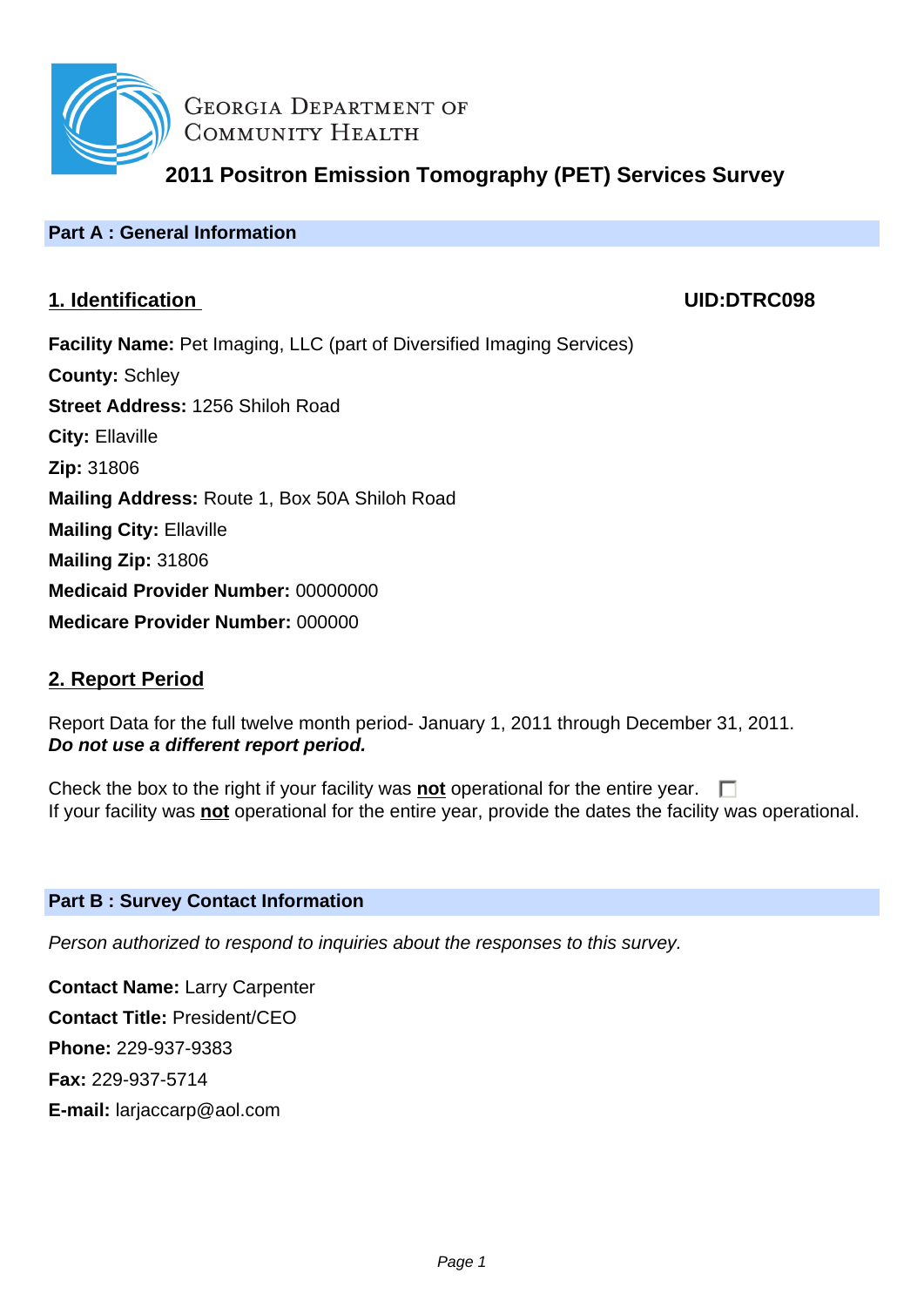## **1. Ownership, Operation and Management**

As of the last day of the report period, indicate the operation/management status of the facility and provide the effective date. Using the drop-down menus, select the organization type. If the category is not applicable, the form requires you only to enter Not Applicable in the legal name field. You must enter something for each category.

## **A. Facility Owner**

| <b>Full Legal Name (Or Not Applicable)</b> | Organization Type | <b>Effective Date</b> |
|--------------------------------------------|-------------------|-----------------------|
| Pet Imaging, LLC                           | Not Applicable    | 01/01/2004            |

## **B. Owner's Parent Organization**

| <b>Full Legal Name (Or Not Applicable)</b> | <b>Organization Type</b> | <b>Effective Date</b> |
|--------------------------------------------|--------------------------|-----------------------|
| Diversified Imaging Services, LLC          | Not Applicable           | 01/01/2004            |

## **C. Facility Operator**

| <b>Full Legal Name (Or Not Applicable)</b> | <b>Organization Type</b> | <b>Effective Date</b> |
|--------------------------------------------|--------------------------|-----------------------|
| Pet Imaging, LLC                           | Not Applicable           | 01/01/2004            |

## **D. Operator's Parent Organization**

| Full Legal Name (Or Not Applicable) | <b>Organization Type</b> | <b>Effective Date</b> |
|-------------------------------------|--------------------------|-----------------------|
| Diversified Imaging Services, LLC   | Not Applicable           | 01/01/2004            |

## **E. Management Contractor**

| <b>Full Legal Name (Or Not Applicable)</b> | <b>Organization Type</b> | Effective Date \ |
|--------------------------------------------|--------------------------|------------------|
| Imaging Resources and Services, Inc.       | Not Applicable           | 01/01/2004       |

## **F. Management's Parent Organization**

| <b>Full Legal Name (Or Not Applicable)</b> | <b>Organization Type</b> | <b>Effective Date</b> |
|--------------------------------------------|--------------------------|-----------------------|
| Diversified Imaging Services, Inc.         | Not Applicable           | 01/01/2004            |

## **2. Changes in Ownership, Operation or Management**

Check the box to the right if there were any changes in the ownership, operation, or management of the facility during the report period or since the last day of the Report Period.  $\Box$ If checked, please explain in the box below and include effective dates.

## **3a. Type of PET Authorization (Select one only.)**

Mobile Vendor CON Holder

## **3b. Certificate of Need Project Number**

Please enter the Certificate of Need project number.

GA.049-00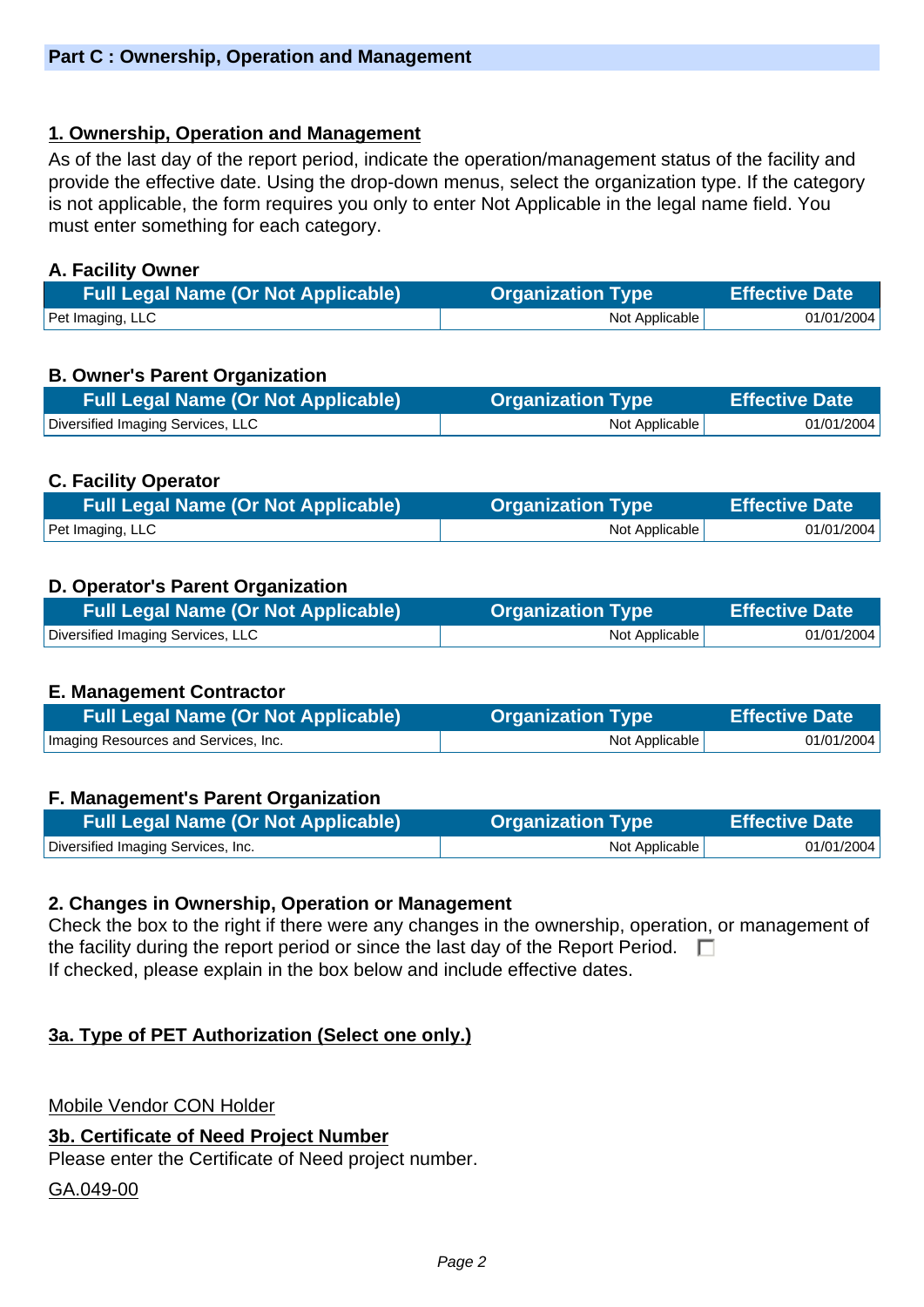## **Part D : PET Imaging Services Technology and volume by Diagnostic Type**

### **1. Manufacturer and Model**

Please document the manufacturer and model of PET equipment and select PET only or PET/CT Hybrid Unit. NOTE: IF you have more than one scanner, please complete one survey for each machine.

#### PET / CT Hybrid Unit Siemens Biograph Duo

#### **2. Patients and Scans for PET Imaging Services**

Please report the patients and scans for PET imaging services during the reporting period by the patient's primary diagnostic area. Please provide unduplicated patient counts within each of the three subgroups. The sum total of all patients for all three diagnostic areas (automatically calculated by the web page) may include some duplication.

| <b>Oncology Patients</b>        | <b>Number of Patients</b> | <b>Total Number of Scans</b> | <b>Follow Up Scans</b> |
|---------------------------------|---------------------------|------------------------------|------------------------|
| Lung and Bronchus Cancers       | 592                       | 592                          | $\Omega$               |
| <b>Colon and Rectal Cancers</b> | 188                       | 188                          | 0                      |
| Lymphoma Cancers                | 188                       | 188                          | $\Omega$               |
| <b>Melanoma Cancers</b>         | 40                        | 40                           | $\Omega$               |
| <b>Esophageal Cancers</b>       | 35                        | 35                           | 0                      |
| <b>Head and Neck Cancers</b>    | 130                       | 130                          | $\Omega$               |
| <b>Breast Cancers</b>           | 232                       | 232                          | $\Omega$               |
| <b>Other Cancers</b>            | 289                       | 289                          | 0                      |
| <b>Total</b>                    | 1,694                     | 1,694                        | $\bf{0}$               |

| ا Cardiovascular Patients   | <b>Number of Patients</b> | Number of Scans |
|-----------------------------|---------------------------|-----------------|
| All Cardiovascular Patients |                           |                 |
| <b>Total</b>                |                           |                 |

| <b>Neurology Patients</b>        | <b>Number of Patients</b> | Number of Scans」 |
|----------------------------------|---------------------------|------------------|
| Dementias (incuding Alzheimer's) | 38                        | 38.              |
| Other Neurological Use           |                           |                  |
| <b>Total</b>                     | 38                        | 38               |

| <b>Other Diagnostic Areas</b> | <b>Number of Patients</b> | <b>Number of Scans</b> |
|-------------------------------|---------------------------|------------------------|
| All Other Patients            |                           |                        |
| Total                         |                           |                        |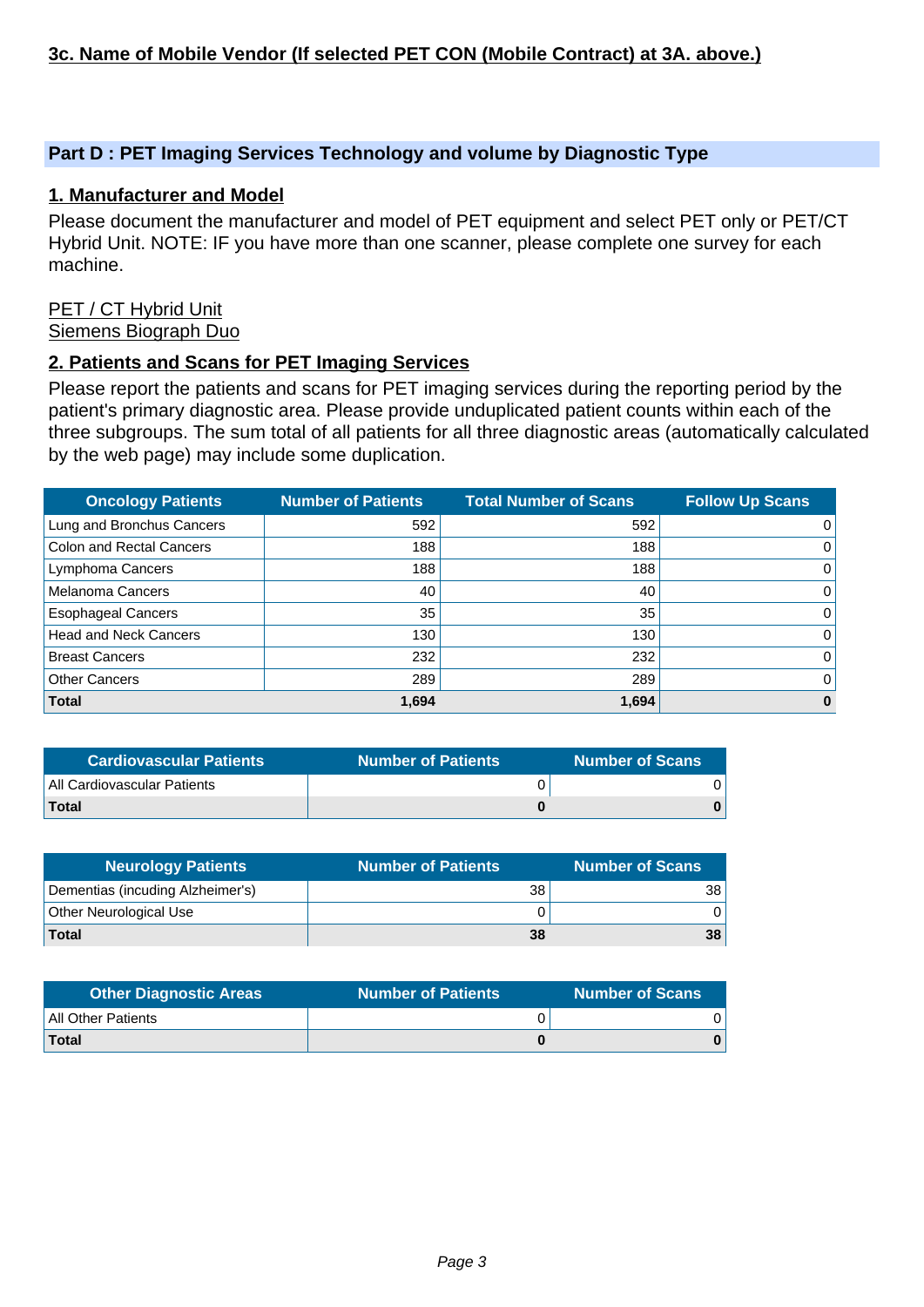### **1. Patients by Primary Payment Source**

Please report the total number of patients (unduplicated) receiving PET services by primary payment source.

| <b>Primary Payment Source</b> | <b>Number of Patients (unduplicated)</b> |
|-------------------------------|------------------------------------------|
| Medicare                      | 1,063                                    |
| Medicaid                      | 131                                      |
| Third-Party                   | 448                                      |
| Self-Pay                      | 90                                       |
| <b>Total</b>                  | 1.732                                    |

## **2. Total Charges and Adjusted Gross Revenue**

Please report the total charges and adjusted gross revenues for PET services.

| <b>Total Charges</b> | <b>Adjusted Gross Revenue</b> |
|----------------------|-------------------------------|
| 2,284,781            | 64,888                        |

## **3. Total Uncompensated Charges and I/C Patients**

Please report the total amount of uncompensated PET services charges that can be attributed to persons who are indigent or eligible for charity care. Also provide the number of I/C patients in the PET program.

| <b>Total Uncompensated Charges</b> | <b>I/C Patients</b> |
|------------------------------------|---------------------|
| 66,030                             | 60                  |

## **4. Average Treatment Charge**

What is your program's average treatment charge for a PET scan or study (one patient visit regardless of number of images)?

1,105

# **5. Patients by Race/Ethnicity**

Please report the number of patient served during the entire report period by the following race and ethnicity categories.

| <b>Race/Ethnicity</b>         | <b>Number of Patients</b> |
|-------------------------------|---------------------------|
| American Indian/Alaska Native |                           |
| Asian                         | 7                         |
| <b>Black/African American</b> | 382                       |
| Hispanic/Latino               | 14                        |
| Pacific Islander/Hawaiian     | O                         |
| White                         | 1,328                     |
| Multi-Racial                  | O                         |
| Total                         | 1.732                     |

# **6. Patients by Age Group and Gender**

Please report the number of patients served during the entire report period by the gender and age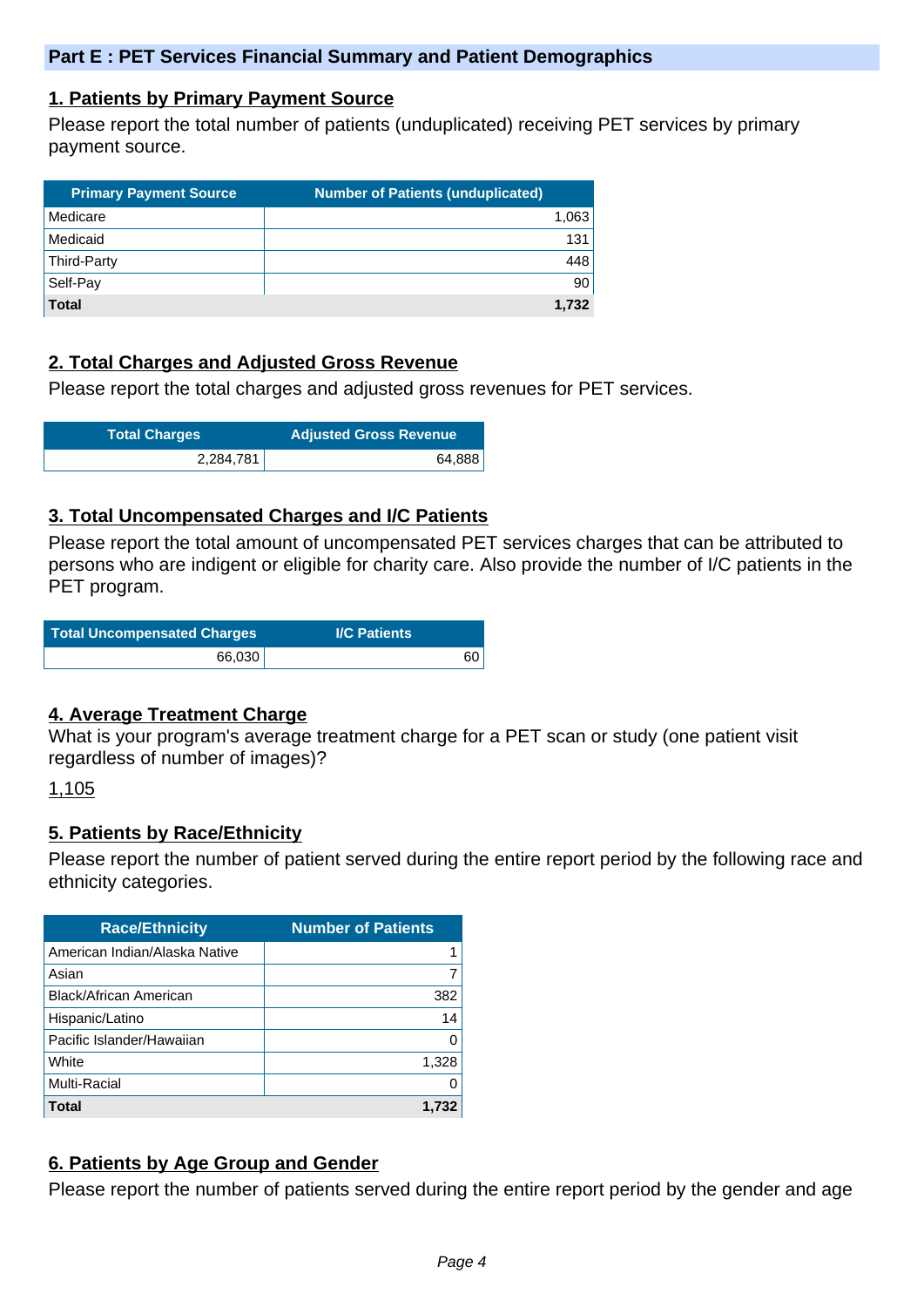grouping below.

| <b>Age Group</b> | <b>Male</b> | <b>Female</b> |
|------------------|-------------|---------------|
| Ages 0-14        |             | 0             |
| Ages 15-64       | 317         | 441           |
| Ages 65-74       | 257         | 305           |
| Ages 75-85       | 163         | 195           |
| Ages 85 and Up   | 23          | 31            |
| <b>Total</b>     | 760         | 972           |

## **7. Participation in Reporting**

|                                                    | Does your facility/service participate in and report to the Georgia Comprehensive Cancer Registry? |
|----------------------------------------------------|----------------------------------------------------------------------------------------------------|
| (check box for YES, leave unchecked for NO) $\Box$ |                                                                                                    |

## **8. Days and Hours of Operation**

Please indicate the days and hours of operation for your program's PET services.

|     |   | Mon Tue Wed Thurs Fri Sat Sun |  |                                                                                                                      |  |
|-----|---|-------------------------------|--|----------------------------------------------------------------------------------------------------------------------|--|
| ल ल | ᢊ |                               |  | $\begin{array}{ccccccccccccccccc} \hline \mathbf{v} & \mathbf{v} & \mathbf{v} & \mathbf{v} & \mathbf{v} \end{array}$ |  |

**Hours of Operation:** 7:00:00AM until 8:00:00PM

## **9. Total Number of Days that PET Scans Were Offered**

Please report the total number of days that PET scans were offered during the report period.

**Total Days PET Scans Offered** 252

## **Part F : Mobile PET Services**

## **1. Mobile PET Services- (For mobile vendors holding a CON to provide PET services.)**

Please report each location served during the reporting period and the number of days of services provided at each loacation for each month. If your PET service is fixed-based, or your facility holds a CON for mobile PET services under contract, continue with Part G.

| <b>Site Name</b>                        | <b>Site County</b> | Jan  | Feb  | <b>Mar</b> | Apr  | Mav  | Jun  | Jul  | Aug  | <b>Sep</b> | Oct  | Nov  | <b>Dec</b> |
|-----------------------------------------|--------------------|------|------|------------|------|------|------|------|------|------------|------|------|------------|
| Appling HealthCare System               | Appling            | 2.50 | 2.00 | 2.00       | 2.00 | 2.50 | 2.00 | 2.00 | 2.50 | 2.00       | 2.50 | 2.00 | 2.00       |
| <b>Colquitt Regional Medical Center</b> | Colquitt           | 2.00 | 2.00 | 2.50       | 2.00 | 2.00 | 2.50 | 2.00 | 2.00 | 2.50       | 2.00 | 2.00 | 2.00       |
| <b>Crisp Regional Medical Center</b>    | Crisp              | 1.00 | 1.00 | 1.00       | 1.00 | 1.00 | 1.00 | 1.00 | 1.00 | 1.00       | 1.00 | 1.00 | 1.00       |
| <b>Houston Medical Center</b>           | Houston            | 2.00 | 2.50 | 0.50       | 0.00 | 0.00 | 0.00 | 0.00 | 0.00 | 0.00       | 0.00 | 0.00 | 0.00       |
| Oconee Regional Medical Center          | <b>Baldwin</b>     | 3.50 | 3.00 | 3.00       | 3.00 | 3.50 | 3.00 | 3.00 | 4.00 | 3.00       | 3.00 | 3.50 | 3.00       |
| <b>Rockdale Hospital</b>                | Rockdale           | 0.00 | 0.00 | 0.00       | 0.00 | 0.00 | 0.00 | 0.00 | 0.00 | 4.00       | 5.00 | 4.00 | 5.00       |
| Satilla Regional Medical Center         | Ware               | 2.50 | 2.00 | 2.00       | 6.00 | 6.50 | 7.00 | 6.00 | 6.50 | 6.00       | 6.00 | 7.00 | 6.00       |
| South Georgia Medical Center            | Lowndes            | 5.00 | 5.00 | 5.50       | 6.00 | 5.00 | 5.50 | 6.00 | 5.00 | 0.00       | 0.00 | 0.00 | 0.00       |
| <b>Tift Regional Medical Center</b>     | Tift               | 4.00 | 4.00 | 5.00       | 4.00 | 4.00 | 5.00 | 4.00 | 4.00 | 4.00       | 4.00 | 4.00 | 4.00       |
| <b>Upson Regional Medical Center</b>    | Upson              | 1.00 | 1.00 | 1.50       | 1.00 | 1.00 | 1.50 | 1.00 | 1.50 | 1.00       | 1.00 | 1.50 | 1.00       |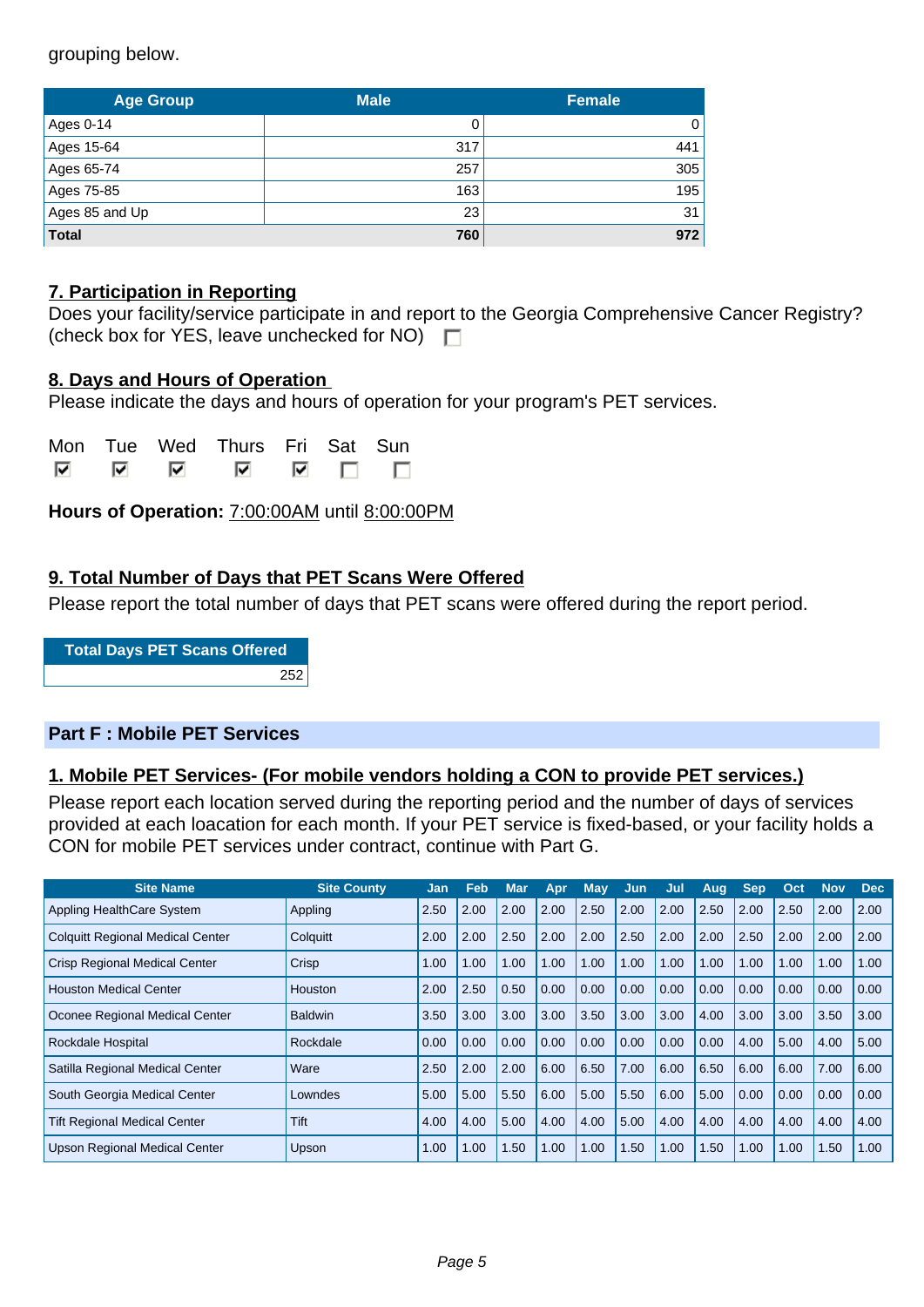## **Part G : Patient Origin Table (Must be completed by all providers)**

# **1. Patient Origin by County**

Please report the county of origin for patients served by your PET program during the report period. Note to Mobile PET Providers who hold a CON: You must complete this section for every site visit location. Please select from the list of site visit ocations(s) provided above.

| <b>Name</b>                             | <b>County</b>  | <b>Patients Served</b> | <b>Patient County</b> |
|-----------------------------------------|----------------|------------------------|-----------------------|
| Appling HealthCare System               | Appling        | 125                    | Appling               |
| <b>Tift Regional Medical Center</b>     | Tift           | 407                    | Tift                  |
| <b>Crisp Regional Medical Center</b>    | Crisp          | 47                     | Crisp                 |
| <b>Upson Regional Medical Center</b>    | Upson          | 77                     | Upson                 |
| Satilla Regional Medical Center         | Ware           | 203                    | <b>Ware</b>           |
| Rockdale Hospital                       | Rockdale       |                        | 86 Rockdale           |
| <b>Colquitt Regional Medical Center</b> | Colquitt       | 168                    | Colquitt              |
| Oconee Regional Medical Center          | <b>Baldwin</b> | 190                    | <b>Baldwin</b>        |
| <b>Houston Medical Center</b>           | <b>Houston</b> | 31                     | Houston               |
| South Georgia Medical Center            | Lowndes        | 398 <sup>1</sup>       | Lowndes               |
| <b>Total</b>                            |                | 1,732                  |                       |